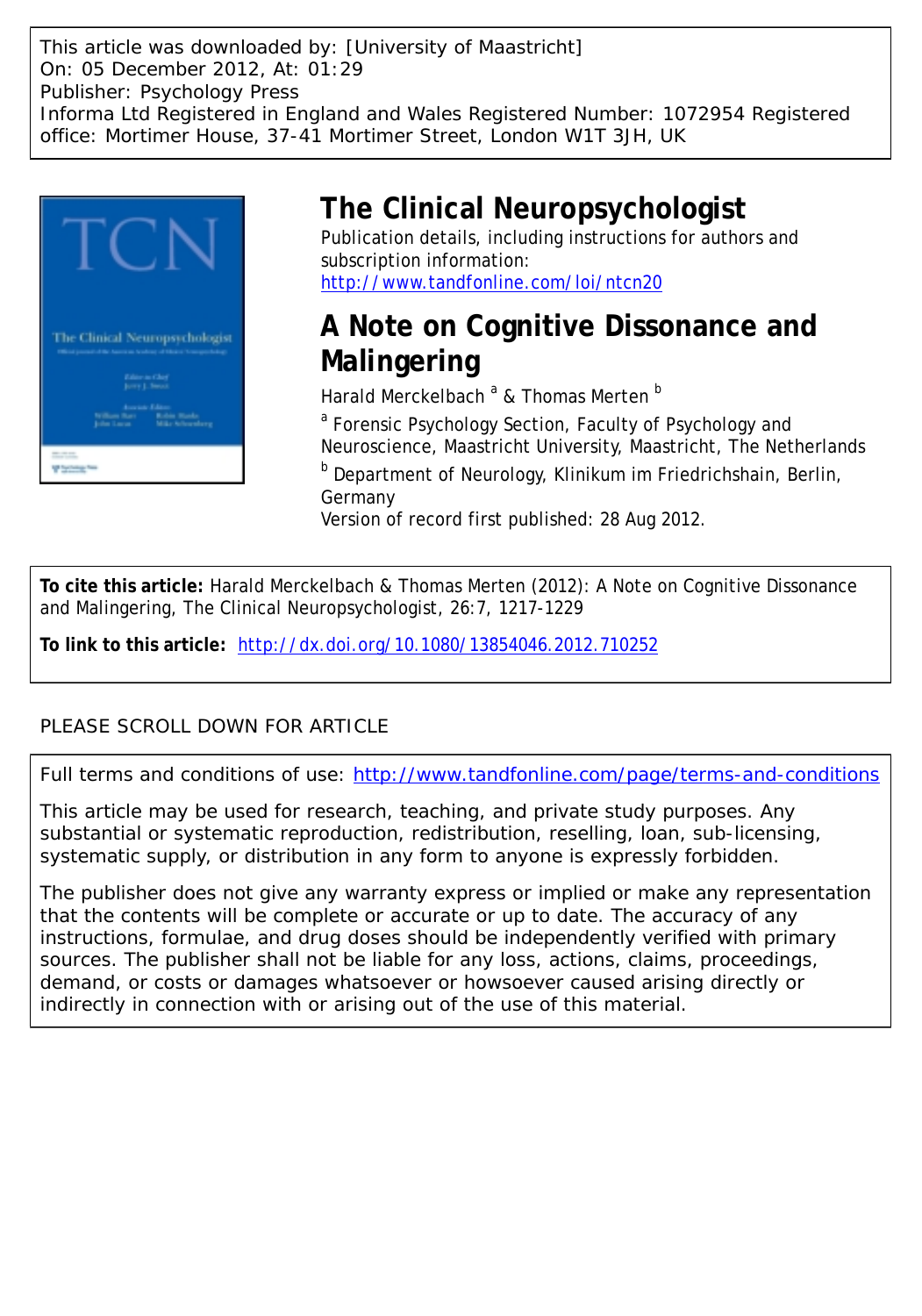The Clinical Neuropsychologist, 2012, 26 (7), 1217–1229 http://www.psypress.com/tcn ISSN: 1385-4046 print/1744-4144 online http://dx.doi.org/10.1080/13854046.2012.710252

# A Note on Cognitive Dissonance and Malingering

# Harald Merckelbach<sup>1</sup> and Thomas Merten<sup>2</sup>

<sup>1</sup>Forensic Psychology Section, Faculty of Psychology and Neuroscience, Maastricht University, Maastricht, The Netherlands <sup>2</sup>Department of Neurology, Klinikum im Friedrichshain, Berlin, Germany

This paper proposes that malingered symptoms may become internalized due to the selfdeceptive power of cognitive dissonance. Studies demonstrating how other-deception may turn into self-deception are briefly discussed, as are clinical notions about the overlap between malingering and medically unexplained symptoms. In our view this literature showcases the relevance of cognitive dissonance for research on malingering. A cognitive dissonance perspective may help to clarify how ambiguous sensations may escalate into subjectively compelling symptoms. This perspective suggests that malingered symptom reports are more than just a complication during psychological evaluation. It may generate new research avenues and may clarify practically relevant issues.

Keywords: Malingering; Medically unexplained symptoms; Cognitive dissonance; Self-deception.

# INTRODUCTION

Neuropsychological research on malingering is a burgeoning field. Berry and Nelson (2010) counted more than 1200 peer-reviewed papers on the topic over the past two decades. Likewise, Sweet and Guidotti Breting (in press) summarized the extant literature and concluded that with the steep incline in empirical studies on malingering, the number of literature reviews also increased. These authors identified 13 meta-analytic articles addressing tests that intend to detect malingering (i.e., symptom validity tests).

The keen interest that neuropsychologists take in symptom validity tests is understandable because ruling out malingering is one of their priorities during the forensic assessment of patients. As a result, many studies in this domain have focused on the development and refinement of symptom validity tests, while conceptual issues have been given less consideration (see also Berry & Nelson, 2010). One such issue concerns the nosological status of malingering. Is it a discrete class of behaviors that can be sharply differentiated from genuine clinical conditions? According to many authors (e.g., Rogers, 1990), malingering is not a clinical condition but rather behavior governed by a cost–benefit analysis.

The current paper takes a different approach. Its central idea is that, due to cognitive dissonance, malingered symptoms may become internalized, such that the symptoms are subjectively experienced as real. Our paper will take the following form. First we briefly canvass data on the prevalence of malingering and discuss

Address correspondence to: Harald Merckelbach, Forensic Psychology Section, Faculty of Psychology and Neuroscience, Maastricht University, PO Box 616,6200 MD, Maastricht, The Netherlands. E-mail: H.Merckelbach@maastrichtuniversity.nl

Accepted for publication: June 29, 2012. First published online: August 28, 2012.

<sup>© 2012</sup> Psychology Press, an imprint of the Taylor & Francis group, an Informa business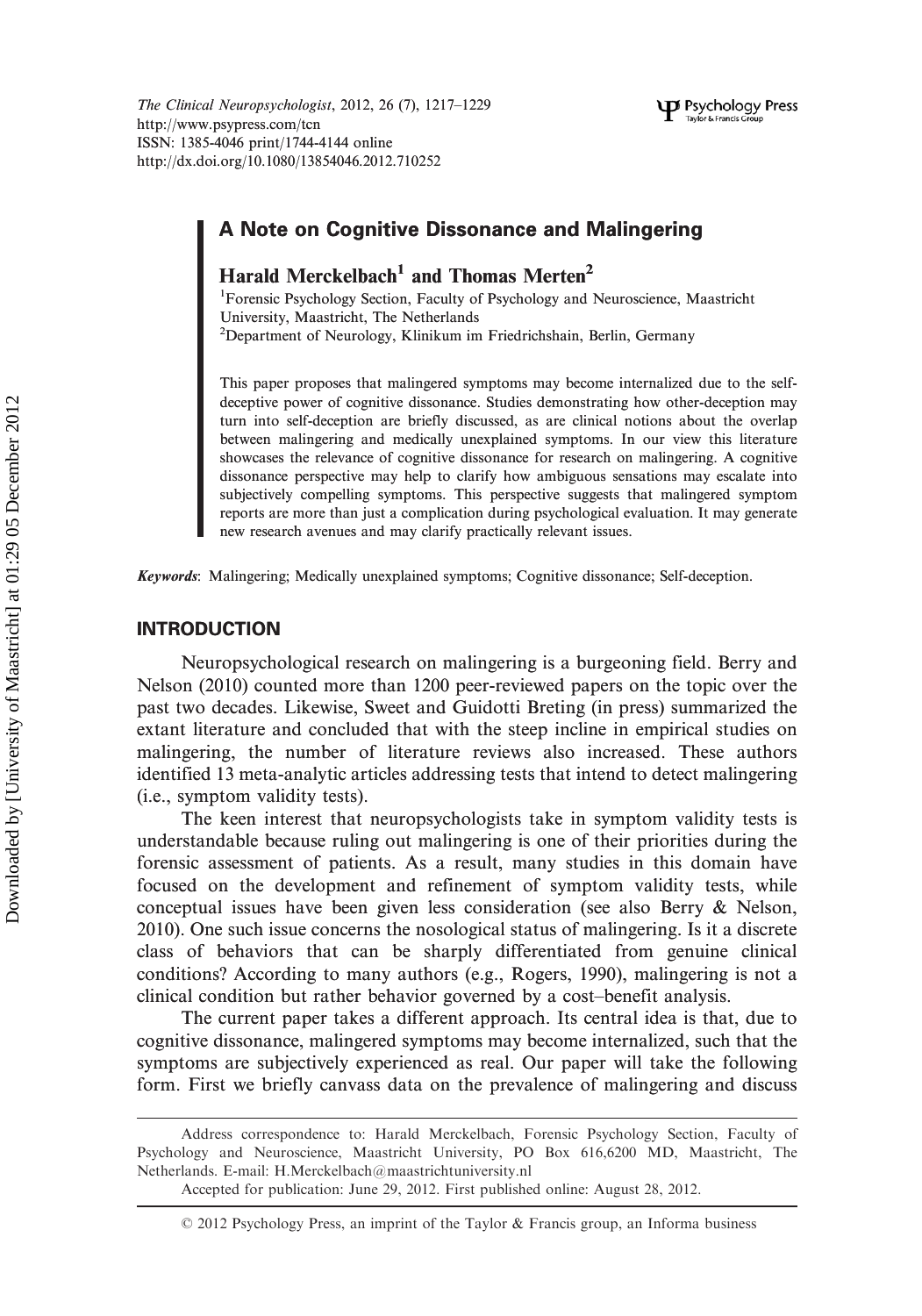why cognitive dissonance is relevant for understanding the sequelae of malingering. We then summarize laboratory evidence for the continuity between fabricated and authentic experiences and sketch a cognitive dissonance interpretation of this continuity. Next we look at the clinical overlap between malingering and medically unexplained symptoms and argue that at least part of this overlap may reflect a transition from other-deception to self-deception propelled by cognitive dissonance. We conclude with the clinical implications and the research questions that flow from a cognitive dissonance perspective.

# MALINGERING: WHY IT EVOKES COGNITIVE DISSONANCE

The steady growth in papers on malingering since the early 1990s is remarkable in light of the deep-rooted criticism that it represents a rare phenomenon (e.g., Drob, Meehan, & Waxman, 2009). Several research lines have rendered this criticism obsolete. For example, the much-cited survey by Mittenberg, Patton, Canyock, and Condit (2002; see for a replication, Sharland & Gfeller, 2007) found that experienced neuropsychologists estimate the prevalence of malingering in patient referrals from civil (e.g., personal injury cases) and criminal legal settings to be in the 10–30% range. Another indication for the non-trivial prevalence of malingering comes from studies that administered symptom validity tests to patients involved in some form of litigation or disability-related evaluation. Many of these studies concluded that the prevalence of suspicious performance on symptom validity tests exceeds the 10–30% range in compensation-seeking individuals who claim mild traumatic head injury (e.g., Armistead-Jehle, 2010), whiplash injury complaints (e.g., Schmand et al., 1998), attention deficit disorder (e.g., Sullivan, May, & Galbally, 2007), post-traumatic stress disorder (e.g., Merten, Thies, Schneider, & Stevens, 2009), or fibromyalgia (e.g., Gervais et al., 2001). Strikingly, these conditions share a number of non-specific complaints, like fatigue, headache, dizziness, blurred vision, and concentration difficulties, which overlap to a considerable degree with what has been dubbed medically unexplained symptoms. These symptoms have a high prevalence rate in primary care institutions (Hatcher & Arroll, 2008).

Even in non-forensic samples malingering is far more pervasive than typically appreciated. For example, Van Egmond and Kummeling (2002; see also Dandachi-FitzGerald, Peters, Ponds, & Merckelbach, 2011) interviewed psychiatric outpatients about their hidden agendas, a term that refers to incentives (e.g., disability compensation, study privileges, stimulant medication) that individuals associate with the patient status and of which their therapists are often unaware. The authors noted that 42% of the patients admitted to have such a hidden agenda. Van Egmond and Kummeling also observed that the treatment outcome for this group was worse than for patients without a hidden agenda.

People can be easily instructed to malinger symptoms. Furthermore, instructed malingerers have strong opinions about symptoms that are easy to fabricate in a convincing way and symptoms that are difficult to malinger and should therefore be avoided (Dandachi-FitzGerald & Merckelbach, in press). Clearly, diagnoses that heavily rely on non-specific symptoms lend themselves easily to malingering (Hall & Hall, 2006).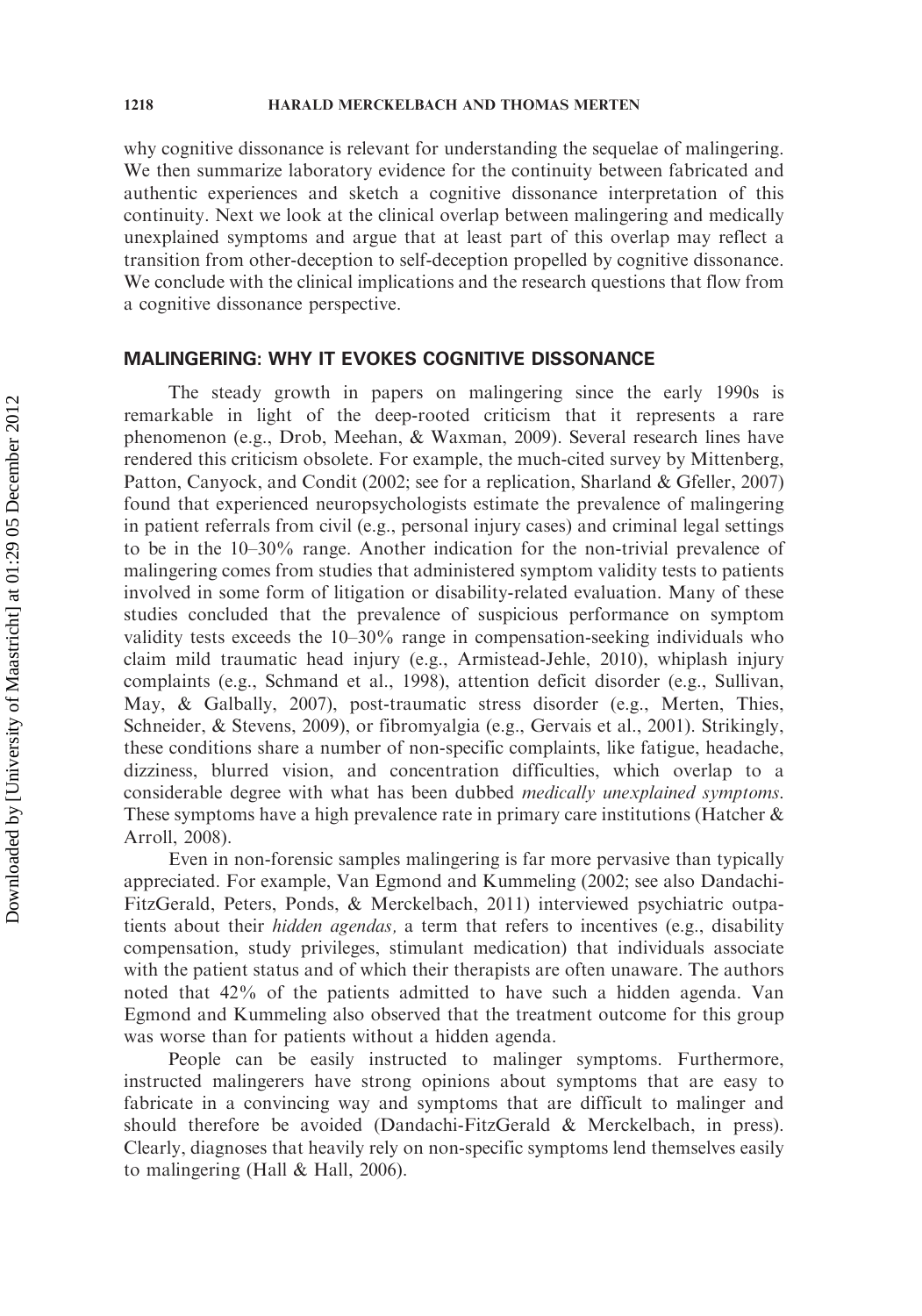Although malingering is well within the range of healthy people's repertory, many of them view diagnostic labels that allude to malingering as offensive, and generally regard malingering as morally unacceptable (Stone et al., 2002). Neuroimaging studies have revealed that deceptive fabrication incurs cognitive and emotional processing cost, precisely because it is more cognitively demanding than truth telling (e.g., Spence, Kaylor-Hughes, Brook, Lankappa, & Wilkinson, 2008). Thus, given that it involves effortful withholding of the truth, malingering can be expected to produce cognitive dissonance.

The principle of cognitive dissonance was first described by social psychologist Leon Festinger (e.g., Festinger & Carlsmith, 1959). Its essential feature is that people strive for consistency. Whenever beliefs (e.g., ''I'm an honest person''; ''I'm a healthy person'') that people hold are challenged by their actions (e.g., intentionally misreporting symptoms), a conflict-laden state occurs. Typically, people will attempt to resolve this state by changing their beliefs and this may amount to selfdeception (''I really suffer from symptom X''). Festinger and Carlsmith (1959) demonstrated that other-deception may turn into self-deception, particularly when incentives are relatively modest. Self-deception is less likely to occur when there is an obvious justification for the conflict between behavior and beliefs (e.g., receiving a strong incentive for fabricating a lie or being told that one is not responsible for one's behavior; see for an extensive analysis: Bayer, 1985).

Importantly, the self-deceptive power of cognitive dissonance is not limited to beliefs. For example, Zimbardo, Cohen, Weisenberg, Dworkin, and Firestone (1966) paid volunteers high or low incentives to receive a series of shocks, while their performance on a secondary task was monitored. Participants who had been given low incentives reported less pain and shocks interfered less with their secondary task performance relative to high incentive and control participants. Apparently, the low incentive participants had deceived themselves into believing that the shocks were not that bad. The well-documented phenomenon that cognitive dissonance tends to induce self-deception may help to explain why and when fabricated experiences may develop into genuinely felt experiences.

# CONTINUITY BETWEEN FABRICATED AND GENUINE EXPERIENCES IN THE **LABORATORY**

A telling example of how people may come to believe in the reality of their fabrications is provided by Polage (2004). This researcher had her participants evaluate the probability of several childhood events (e.g., having experienced a hospitalization overnight). Next they were instructed to fabricate stories about some of the events they previously had evaluated as unlikely. During a follow-up session 1 week later, participants were again asked to evaluate the likelihood of the childhood events. Polage found that a significant minority (i.e., 10–16%) eventually came to believe the autobiographical stories they had fabricated. Recent replications (Polage, 2012) speak to the robustness of this phenomenon and also documented that participants who said that they felt uncomfortable about their fabrications were eventually more likely to believe their self-generated lies than those who did not feel uncomfortable. This finding is perfectly in line with the notion that fabrication induces dissonance, which in turn escalates into self-deception.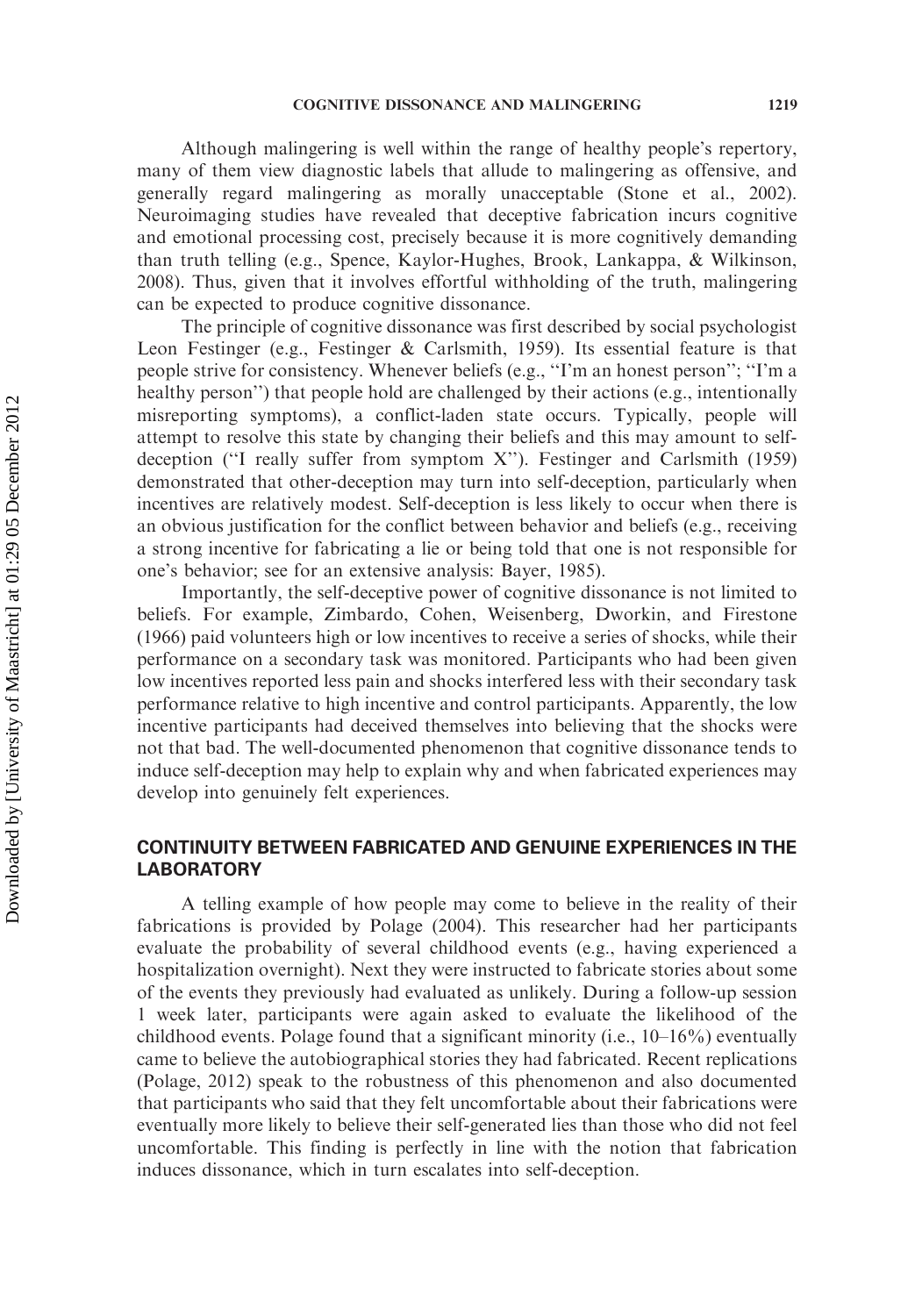#### 1220 HARALD MERCKELBACH AND THOMAS MERTEN

More pertinent to malingered symptoms are studies that observed a memory undermining effect of fabricated amnesia. In these studies undergraduate students were asked to commit a mock crime. Next they were instructed either to malinger amnesia for the event or to respond honestly on a memory test about the staged crime. When instructed malingerers were asked 1 week later to give up their role as amnesiacs, they nevertheless performed worse on a memory test of the crime details compared with controls (Van Oorsouw & Merckelbach, 2004). A similar residual effect of fabrication was reported by Merckelbach, Jelicic, and Pieters (2011a), who instructed undergraduates to feign symptoms on a self-report instrument tapping a range of atypical symptoms. Participants who first feigned symptoms, but later after 1 hour—were asked to report honestly, endorsed more symptoms at re-test compared with honest controls.

Collectively, these and a number of other studies (reviewed by Von Hippel & Trivers, 2011) indicate that some individuals become so deeply involved in their own fabrications—which may pertain to autobiographical fiction or false symptoms that they lose sight of the conscious origins of their fabrications.

# MALINGERING AND GENUINE SYMPTOMS

As noted before, the bulk of the neuropsychological literature on malingering addresses technical aspects of symptom validity tests. Authors often take it for granted that there exist sharp demarcation lines between malingering and somatoform symptoms (e.g., chronic pain, conversion phenomena, hypochondriasis). In doing so they follow the Diagnostic and Statistical Manual of Mental Disorders (DSM-IV TR; American Psychiatric Association, 2000), which assumes that malingering and somatoform disorders are non-overlapping entities. Historically, this can be traced back to the days that somatoform symptoms were categorized as manifestations of hysteria and the dominant view was that hysterical patients truly suffer from their illness conviction, whereas malingerers pretend having symptoms and fully know that they pretend (Goetz, 2007).

Many pioneers in psychiatry, however, emphasized the continuity between malingering and hysteria. For example, in his *Manual of Psychiatry*, Rosanoff (1905, p. 314) wrote: ''Opinions differ as to when a diagnosis of hysteria should be made and when one of malingering would be justified. Yet even those who hold opposite views are agreed as to there being a close similarity in the clinical manifestations of the two conditions and as to there being great difficulty in establishing the differentiation in practice'' (for another example see Jones & Llewellyn, 1917).

More recent studies echo Rosanoff's position. For example, Jonas and Pope (1985) examined malingerers and patients who suffered from somatoform or factitious symptoms and observed that the symptoms reported by these groups had a similar age of onset, a similar chronic course, a similar comorbidity with other symptoms, and a similar insensitivity to therapeutic interventions. A study of Kemp et al. (2008) further underlines this point. These authors found that 30% of a sample of patients with somatoform symptoms failed on at least one symptom validity test, while 11% failed on two symptom validity tests (see for a similar finding: Boone  $\&$ Lu, 1999). Other clinicians concur that individuals who fabricate symptoms can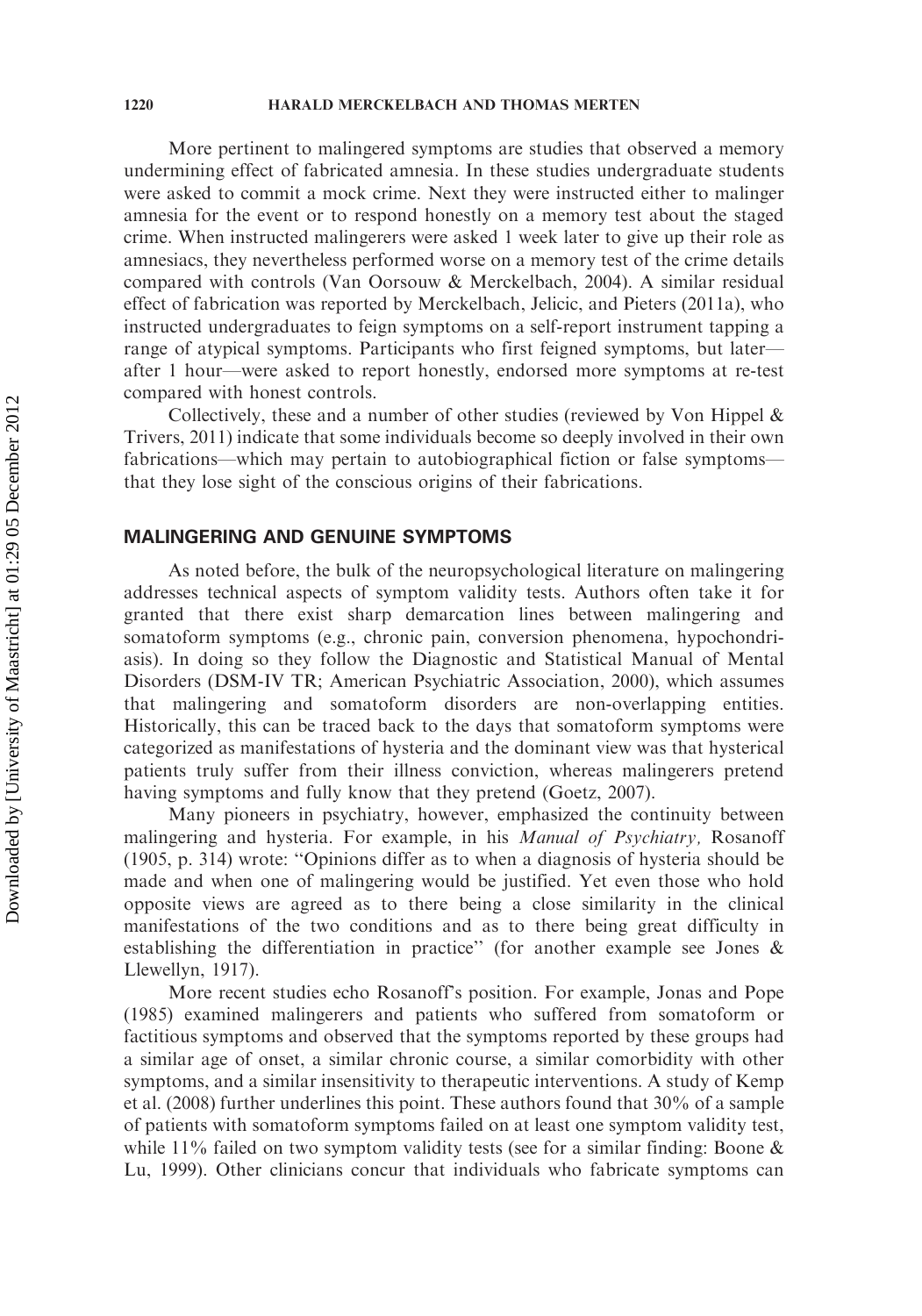often not be distinguished from patients with somatoform symptomatology (e.g., Boone, 2007; Krahn, Bostwick, & Stonnington, 2008; Merten, 2001; Turner, 1997).

Some authors have recommended *medically unexplained symptoms* as an etiologically neutral and therefore more appropriate label to capture the core symptoms involved in somatoform disorders. Although this label has been criticized for its imprecision (e.g., Creed et al., 2010), we will use it as an equivalent of somatoform disorders (see also Rief & Broadbent, 2007). The tendency to ruminate and catastrophize about benign, non-specific bodily sensations has been recognized as a key feature of medically unexplained symptoms (Brown, 2004). This tendency typically produces inflated symptom reports and as such, is difficult to distinguish from symptom exaggeration.

The most prevalent unexplained symptoms in primary care institutions involve complaints with a significant subjective component (e.g., pain, fatigue, dizziness; see Brown, 2004). A suggestive clue that some patients who seek professional help for these symptoms may have started their careers with intentional symptom exaggeration is provided by a follow-up study that looked at the prognosis of patients with medically unexplained motor symptoms. Pending litigation and financial benefits at the time of hospital admission were associated with poor outcome (Crimlisk et al., 1998). Also germane to this issue is a study by Schrag, Brown, and Trible (2004), who interviewed patients with medically unexplained symptoms and control patients about past medical diagnoses. Patients with medically unexplained symptoms not only reported larger numbers of previous medical diagnoses, but also reported diagnoses that were not substantiated by their medical records or were even contradicted by the files.

Taking the fluidity of malingering and medically unexplained symptoms as a starting point, many review papers have proposed fundamental revisions of the DSM-IV taxonomy (e.g., Bass & Halligan, 2007; Turner, 2006). They have failed, however, to raise the question where this fluidity stems from. We suggest that the self-deceptive power of cognitive dissonance may contribute to the overlap between malingering and medically unexplained symptoms. Malingering is as a form of other-deception. Its key element is an intentional attempt to mislead others with fabricated symptom so as to obtain benefits (Travin & Protter, 1984). Medically unexplained symptoms, on the other hand, contain an element of self-deception. The patient convinces herself that she suffers from symptoms—pain, fatigue, concentration difficulties, memory problems, and so on—while knowing that there is no medically plausible cause. Some authors have described these conditions as a form of pretending to be sick while forgetting at the same time that one is involved in make-believe (Jureidini & Taylor, 2002).

Clinicians have long noted that other-deception may develop into selfdeception. Rosanoff (1905, p. 314), for instance, wrote that a case ''may begin with conscious deception and end with unconscious self-deception.'' This observation was also made by Schneck (1970), who coined the term pseudo-malingering to refer to patients who start out to deliberately feign symptoms and then gradually begin to suffer from these symptoms. Somewhat similarly, Kopelman (2000) pointed out how difficult it is to differentiate between cases of feigned and hysterical amnesia. He argued that these categories can best be viewed as the end-points along a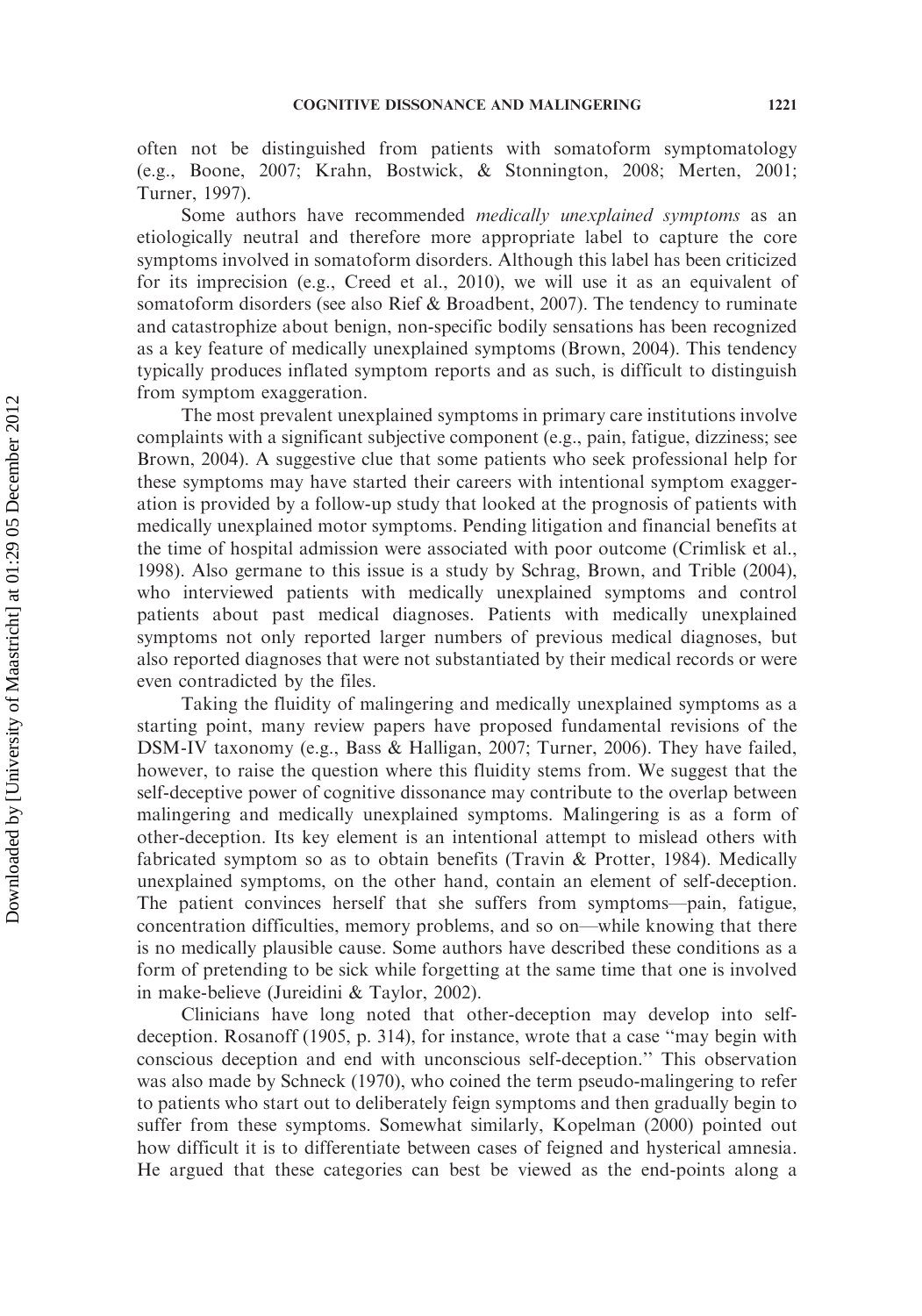dynamic continuum and that it is possible that people who initially malinger memory loss gradually come to believe in their own script.

Delis and Wetter (2007, p. 594) noted in their seminal paper that ''some individuals may begin to feign symptoms intentionally and consciously in reaction to an external incentive (e.g., a lawsuit). However, these individuals may gradually, and perhaps unconsciously, assume a progressively worsening sick role due to (a) a prolongation in obtaining the external incentive and (b) increased skepticism and questioning on the part of family members, co-workers, or health providers about the authenticity of the individual's complaints.'' We would argue that the exacerbating factors identified by Delis and Wetter (2007) are the ones that intensify cognitive dissonance.

# AMBIGUOUS SYMPTOMS AND MISINFORMATION

Arguably, ambiguous symptoms like pain, fatigue, concentration difficulties, and other subjective experiences that reflect general malaise are more sensitive to self-deceptive maneuvers than objectively identifiable symptoms that have little subjective concomitants (e.g., high blood pressure; air way obstruction; see Turner, 2006). Evidence for this comes from studies indicating that misinformation escalates ambiguous symptoms, but not objective symptom parameters. For example, false feedback of asthmatic wheezing sounds elicits reports of breathlessness in asthmatic children, although objective indices of lung functioning are not affected (Rietveld, Kolk, Prins, & Colland, 1997). Similarly, false heart rate feedback increases anxiety in panic patients, while their objective cardiovascular measures do not increase significantly (Ehlers, Margraf, Roth, Taylor, & Birbaumer, 1988). Experiments in our lab show that when healthy people are misled to believe that they previously scored relatively high on vague psychological symptoms (e.g., having intrusive thoughts, having memory difficulties, worrying too much, concentration difficulties), this will boost their ratings of these symptoms. However, such a misinformation effect only occurs when participants fail to notice the discrepancy between their original ratings and the misinformation (Merckelbach et al., 2011a). In this ''blind'' subgroup, the escalating effects of misinformation on symptom reporting are still present at 1-week follow-up testing (Merckelbach, Jelicic, & Pieters, 2011b).

These findings are reminiscent of the extensive research on how misinformation may create robust pseudo-memories. Thus confronting individuals repeatedly with false information about a fictitious event (e.g., as a child having had a skin sample removed as part of a medical procedure), leads many of them to develop detailed recollections of this event. Such false recollections are often retained when participants are confronted with contradictory evidence (Frenda, Nichols, & Loftus, 2011).

Even subtle misinformation might inflate reports of vague symptoms. For example, Castro et al. (2001) exposed a group of healthy adults to a placebo collision, in which biomechanical acceleration was nearly absent, while participants were led to believe (by presenting them with sounds and debris) that they had been involved in a serious rear-end collision. At a pre-test none of the participants had any whiplash-associated symptoms, but within 3 days of the collision almost 30% of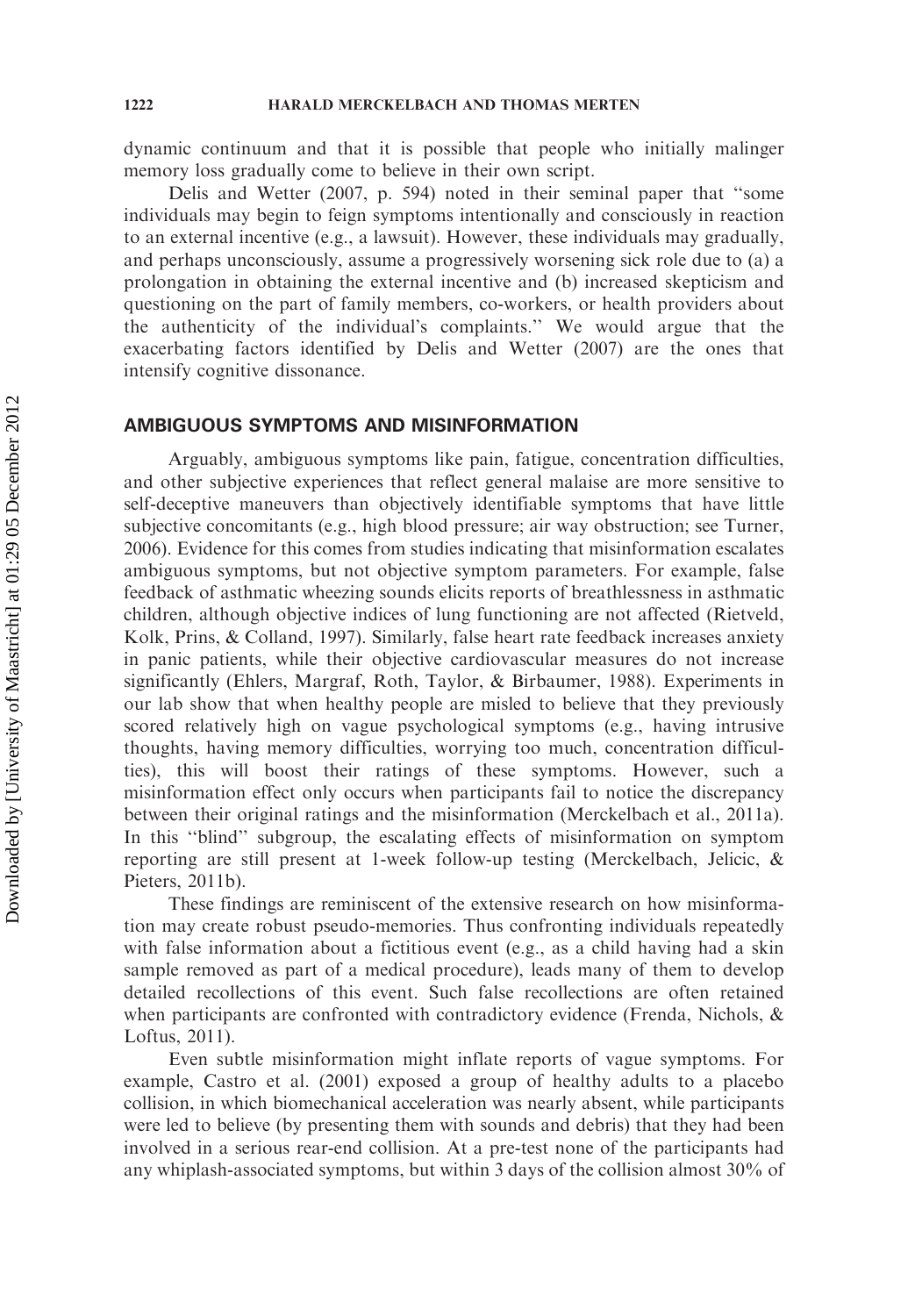them had vague symptoms such as poor concentration, fatigue, headache, and neck pain. This study illustrates that it is relatively easy to induce people to overinterpret benign symptoms. If subtle cues given by others can have such an effect, one would expect cues that people give themselves also to be able to induce such overinterpretation.

Studies that looked at symptoms in people who are trained to play patient roles to medical students (i.e., simulated patients) are consistent with the selfdeception scenario. A majority of simulated patients experience a raise in nonspecific symptoms after they have been required to play a difficult role, and this increase in symptomatology sometimes lasts several days (e.g., Bokken, van Dalen, & Rethans, 2004). It has been argued that the stress implicated in enacting the patient role in front of students is responsible for this increase, but another distinct possibility is that cognitive dissonance and its self-deceptive effects may contribute to non-specific symptom reporting. This possibility should not too readily be dismissed given that many simulated patients feel that they are underpaid for their difficult job (McNaughton, Tiberius, & Hodges, 2009).

## PRIMING AND FEEDBACK

For most neuropsychologists malingering is a rule-out option during the early phase of diagnostic decision making. They will not conceptualize it as a condition that requires some sort of intervention. However, the cognitive dissonance perspective suggests that malingering may be the first stage in what is going to be a significant health problem. To the extent that cognitive dissonance may turn other-deception into self-deception, trying to stop individuals from articulating their malingered symptoms serves an important therapeutic goal. Specifically, the cognitive dissonance framework implies that the more health care practitioners provide patients who invent or grossly exaggerate symptoms with opportunities to engage in other-deception—e.g., by ordering additional examinations, consultations, interviews, and diagnostic tests—the stronger the self-deceptive effects eventually will be, thereby producing a class of vague, non-specific complaints that the person comes to experience as subjectively compelling (see for a similar analysis see Page & Wessely, 2003).

How can self-deception and symptom escalation be avoided? Lab studies with instructed malingerers found that just warning simulators that feigned symptoms may be detected does not always deter malingering (e.g., Sullivan & Richer, 2002), but rather mitigates symptom reports and makes cognitive complaints less excessive (Gorny & Merten, 2005). From a cognitive dissonance point of view, this is understandable: warning has limited relevance to people's self-concept and therefore its effects can be expected to be modest. A more effective strategy might be to remind potential malingerers of their self-concept of being honest people, such that they anticipate massive dissonance if they would engage in malingered symptom reports. Priming with honesty standards would therefore be expected to reduce manifestations of malingering. The work of Mazar, Amir, and Ariely (2008) demonstrates that priming might be a promising pre-testing intervention. These authors found in a series of experiments, in which participants could earn money by cheating, that priming participants with a moral code decreased levels of cheating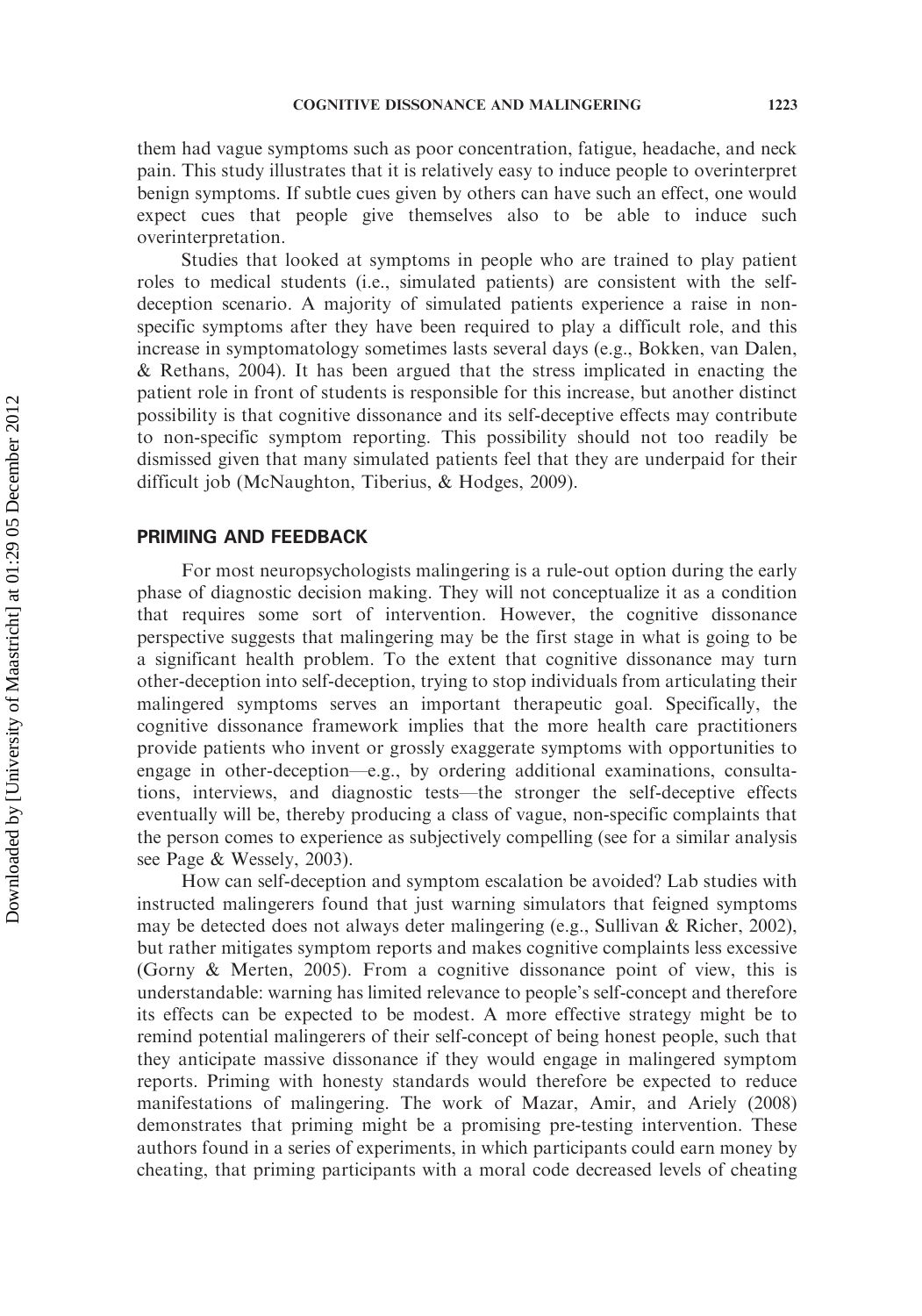relative to those in no-prime control groups. An initial attempt to eliminate malingering tendencies through priming with moral codes—i.e., by having participants fill out a questionnaire about their virtues—yielded mixed results (Merckelbach & Collaris, 2012), but more systematic lab studies with instructed simulators are warranted to explore this issue more fully.

Pre-test priming might be helpful when deterrence of malingered symptom reports has priority. Once individuals have been found to exhibit excessive symptomatology on symptom validity tests, certain feedback interventions may be able to reduce the self-deceptive effect of cognitive dissonance. There is not much literature on how to provide feedback to persons who present with malingered symptom reports, and the papers that have been published are based on clinical intuition rather than empirical evidence. Some practitioners have suggested that with some malingerers, a confrontational approach may work (Berlin, 2007). Other experts have recommended a more diplomatic approach that is based on data and facts and that avoids an accusatory tone (e.g., Carone, Iverson, & Bush, 2010). It is the diplomatic approach that would seem to be most consistent with a cognitive dissonance analysis. Confrontational feedback will probably increase the emotionally laden dissonance that the person experiences, thereby fuelling self-deceptive effects. Other ideas about how feedback can be shaped on the basis of cognitive dissonance principles can be found in Bayer (1985), who noted that dissonance and its self-deceptive effects will be strongest when the person has a sense of control and anticipates relatively modest incentives. Thus, to the extent that malingered reports can be reframed as a form of involuntary behavior for which the person is less responsible, one expects a reduced need to justify the behavior and, accordingly, small or no self-deceptive effects. Likewise, feedback that stipulates the large incentives that can be obtained with malingered symptom reports would be predicted to reduce the need to justify malingering by engaging in self-deceptive maneuvers (Ludwig, 1981; but see Bianchini, Curtis, & Greve, 2006).

## CONCEPTUAL ISSUES

Clearly the cognitive dissonance framework is too simple to explain each and every aspect of the overlap between fabricated and medically unexplained symptoms. To begin with, in the spirit of Ockham's razor—explanatory simplicity should be preferred—we have posited a single spectrum of self- and other-deception. However, it might well be the case that there are two independent dimensions: one reflecting degrees of other-deception and a second dimension reflecting degrees of self-deception. By this view, pure malingering would involve high other-deception and low self-deception, whereas the opposite pattern would characterize pure medically unexplained symptoms. In a thoughtful chapter Boone (2007) has elaborated on this two-dimensions conceptualization and looked at its ramifications for diagnostic decision making. Future research is needed to evaluate the merits of a one-dimension versus two-dimensions account of the overlap between malingering and medically unexplained symptoms. Such research could benefit from older papers describing paradigms to elicit and measure other- and self-deceptive tendencies (e.g., Gur & Sackheim, 1979).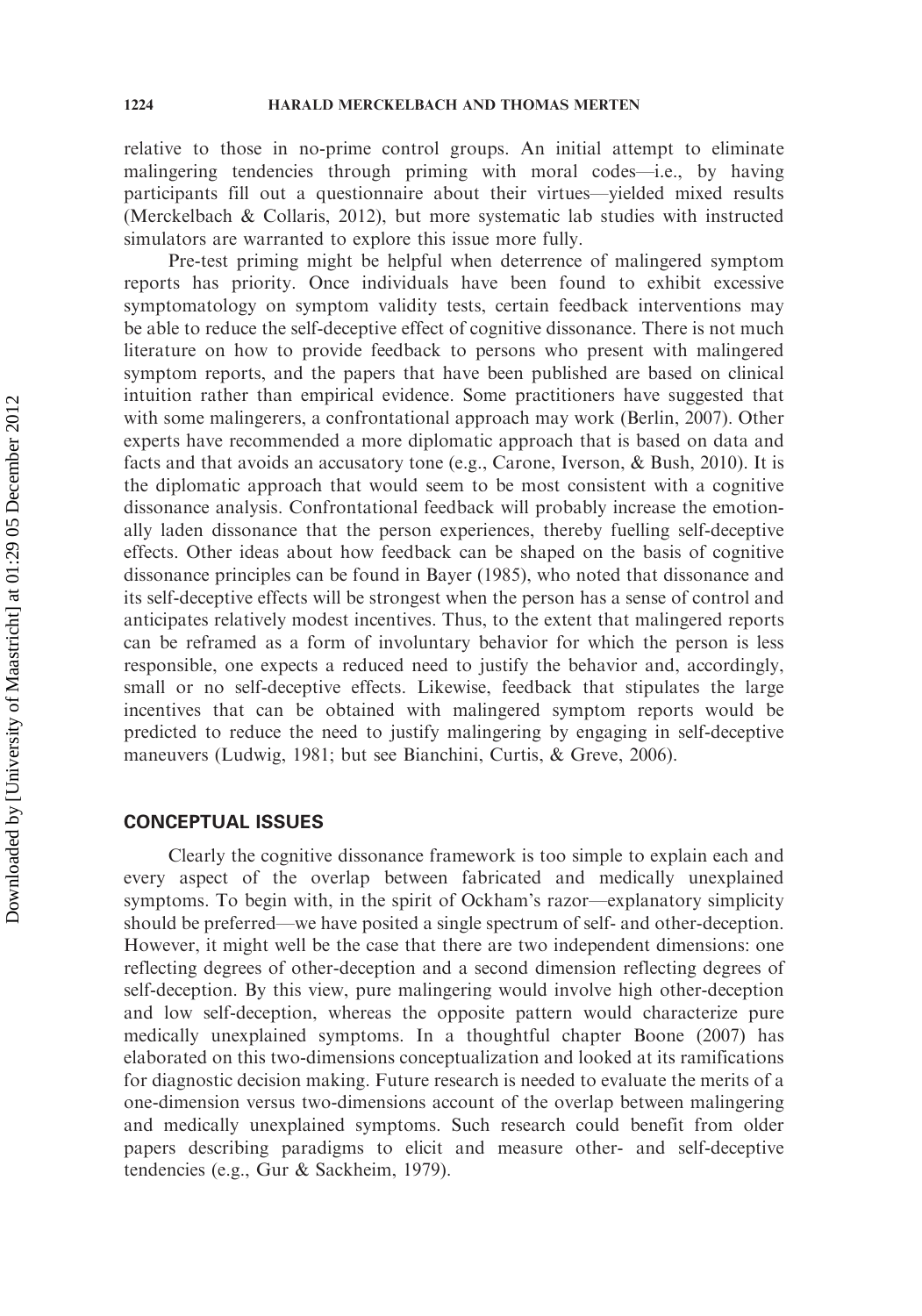Second, the cognitive dissonance framework predicts that patient careers shift from malingering to medically unexplained symptoms. Evidently, this can be only part of the story. (Eisendrath 1996; Eisendrath & McNiel, 2002), for example, commented on the porous boundaries between malingering, factitious disorders, and somatization and presented case vignettes of patients with abnormal illnessaffirming behavior who entered the civil litigation arena (e.g., malpractice litigation against physicians) and from that point onwards started to exhibit malingering tendencies. The different trajectories that patients who exaggerate symptoms might follow merit more sustained and systematic research.

Third, the self-deceptive power of cognitive dissonance may help to create medically unexplained complaints, but research has made it clear that there are other, and perhaps more important, antecedents involved in the etiology of these complaints. Brown (2004) has pointed out that an overattentive focus on normal bodily sensations or minor physical ailments contribute to medically unexplained symptoms. In line with this, experimental studies have found that anxious affect, through the attentional bias for potentially threatening information that it creates, is associated with overreporting of momentary symptoms (Suls & Howren, 2012). Boone (2009) coined the term neurocognitive hypochondriasis, which can be viewed as a clinical analogon of anxious inflation of symptom reports. In sum, then, it is likely that there are several etiological pathways to medically unexplained symptoms and research has only just begun to unravel the basic mechanisms that operate in these pathways.

## **CONCLUSION**

Individuals who fabricate symptoms will have to make an investment of time and effort in order to convince doctors or lawyers of the authenticity of their symptoms. The dissonance that these individuals experience, and that centers on the conflict between their fabrications and their self-definition of being honest people, creates opportunities for self-deceptive effects (e.g., Bayer, 1985). Inflated symptom reports may set into motion invasive investigations, overdiagnosis, and excessive treatments, which all have the power to further increase dissonance and, in its wake abnormal illness beliefs (e.g., Gunstad & Suhr, 2004).

However, the cognitive dissonance framework does not claim that all medically unexplained symptoms start as malingered symptom reports. Rather it describes how malingering may develop into medically unexplained illness behavior that involves vague and ambiguous complaints. It has been recognized that the iatrogenic potential for such symptoms is high (Hatcher & Arroll, 2008). Hence it would seem that neuropsychologists have an important role to play not only in detecting malingered symptom reports, but also in intervening such that selfdeceptive effects are minimized. The cognitive dissonance framework may provide a basis for developing an articulated research agenda on how priming and feedback interventions may help to avoid self-fulfilling prophecy effects of malingering.

Laboratory research with instructed simulators may be a first step in evaluating the merits of these interventions. Yet the cognitive dissonance framework has an important message for experimental psychologists too. The typical paradigm that experimentalists in this research field employ is one in which participants are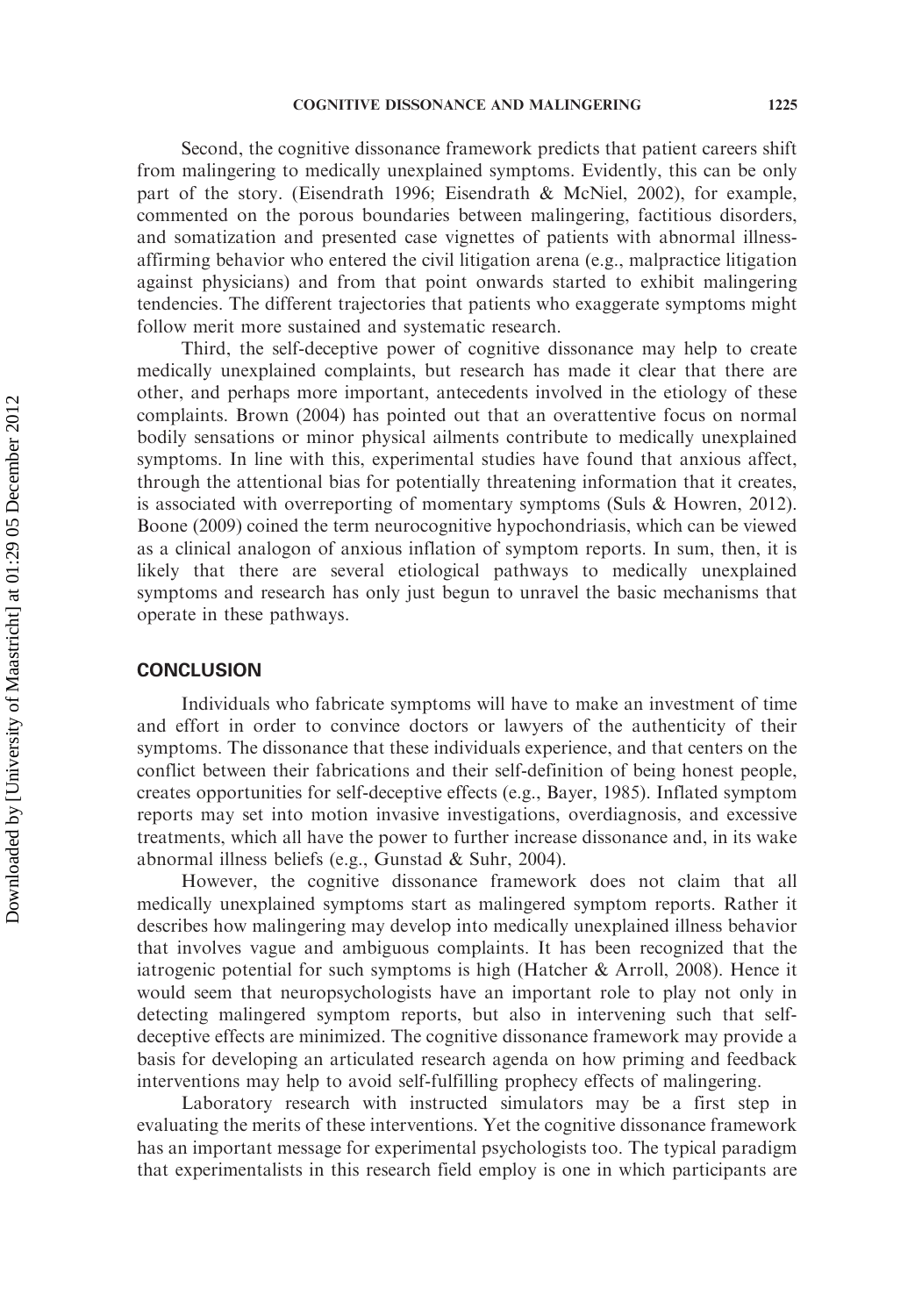given a case vignette about a disorder (e.g., mild brain injury) and then are instructed to simulate this disorder in a convincing way, after which they are given symptom validity tests. Cognitive dissonance, however, will only emerge when individuals are under the impression that they are personally responsible for their malingered reports (Bayer, 1985). Thus it would seem paramount that experimentalists employ a paradigm in which participants can freely choose whether or not they want to engage in excessive symptom reporting. There are good examples of such paradigms in the lie detection literature (e.g., Carrion, Keenan, & Sebanz, 2010). These studies indicate that intentional lying produces other patterns of results than forced lying.

In our view the cognitive dissonance framework has heuristic value and might inspire new research lines addressing malingering and its consequences. We anticipate that this research will conclude that there is much truth in Ludwig Wittgenstein's remark that ''nothing is so difficult as not deceiving oneself''.

### FUNDING

This work was supported by The Netherlands Organization for Scientific Research (NWO) grant 406-11-001 to Harald Merckelbach.

## **REFERENCES**

- American Psychiatric Association (2000). Diagnostic and statistical manual of mental disorders (4th ed.). Washington DC: APA, text rev.
- Armistead-Jehle, P. (2010). Symptom validity test performance in US veterans referred for evaluation of mild TBI. Applied Neuropsychology, 17, 52–59.
- Bass, C., & Halligan, P. W. (2007). Illness related deception: Social or psychiatric problem? Journal of the Royal Society of Medicine, 100, 81–84.
- Bayer, T. L. (1985). Weaving the tangled web: The psychology of deception and selfdeception in psychogenic pain. Society of Science and Medicine, 5, 517–527.
- Berlin, J. S. (2007). The joker and the thief: Persistent malingering as a specific type of therapeutic impasse. Psychiatric Issues in Emergency Care Settings, 2, 1–7.
- Berry, D. T. R., & Nelson, N. W. (2010). DSM-5 and malingering: A modest proposal. Psychological Injury and Law, 3, 295–303.
- Bianchini, K. J., Curtis, K. L., & Greve, K. W. (2006). Compensation and malingering in traumatic brain injury: A dose–response relationship? The Clinical Neuropsychologist, 20, 831–847.
- Bokken, L., van Dalen, J., & Rethans, J. J. (2004). Performance-related stress symptoms in simulated patients. Medical Education, 38, 1089–1094.
- Boone, K. B. (2007). A reconsideration of the Slick et al. (1999) criteria for malingered neurocognitive dysfunction. In K. B. Boone (Ed.), Assessment of feigned cognitive impairment: A neuropsychological perspective (pp. 29–49). New York: Guilford.
- Boone, K. B. (2009). Fixed belief in cognitive dysfunction despite normal neuropsychological scores: Neurocognitive hypochondriasis? The Clinical Neuropsychologist, 23, 1016–1036.
- Boone, K. B., & Lu, P. H. (1999). Impact of somatoform symptomatology on credibility of cognitive performance. The Clinical Neuropsychologist, 13, 414–419.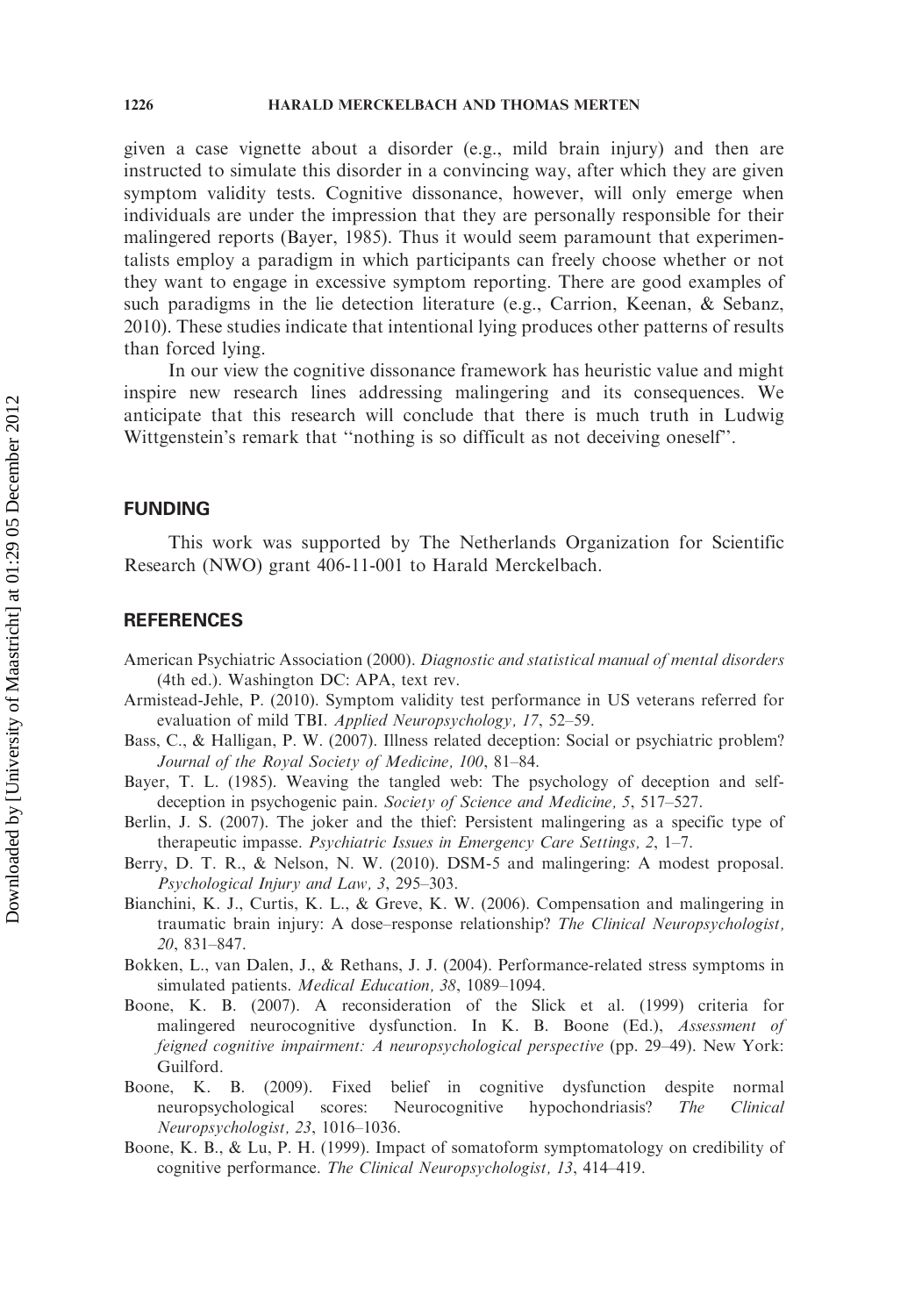- Brown, R. J. (2004). Psychological mechanisms of medically unexplained symptoms: An integrative conceptual model. Psychological Bulletin, 130, 793–812.
- Carone, D. A., Iverson, G. L., & Bush, S. S. (2010). A model to approaching and providing feedback to patients regarding invalid test performance in clinical neuropsychological evaluations. The Clinical Neuropsychologist, 24, 759–778.
- Carrion, R. E., Keenan, J. P., & Sebanz, N. (2010). A truth that's told with bad intent: An ERP study of deception. Cognition, 114, 105–110.
- Castro, W. H. M., Meyer, S. J., Becke, M. E. R., Nentwig, C. G., Hein, M. F., Ercan, B. I., et al. (2001). No stress-no whiplash? Prevalence of whiplash symptoms following exposure to a placebo rear-end collision. International Journal of Legal Medicine, 114, 316–322.
- Creed, F., Guthrie, E., Fink, P., Henningsen, P., Rief, W., Sharpe, M., et al. (2010). Is there a better term than "Medically unexplained symptoms"? Journal of Psychosomatic Research, 68, 5–8.
- Crimlisk, H. L., Bhatia, K., Cope, H., David, A., Marsden, C. D., & Ron, M. A. (1998). Slater revisited: 6 years follow up study of patients with medically unexplained motor symptoms. British Medical Journal, 316, 582–586.
- Dandachi-FitzGerald, B., & Merckelbach, H. (in press). Feigning  $\neq$  feigning a memory deficit: The Medical Symptom Validity Test as an example. Journal of Experimental Psychopathology.
- Dandachi-FitzGerald, B., Ponds, R. W. H. M., Peters, M. J. V., & Merckelbach, H. (2011). Cognitive underperformance and symptom overreporting in a mixed psychiatric sample. The Clinical Neuropsychologist, 25, 812–828.
- Delis, D. C., & Wetter, S. R. (2007). Cogniform disorder and cogniform condition: Proposed diagnoses for excessive cognitive symptoms. Archives of Clinical Neuropsychology, 22, 589–604.
- Drob, S. L., Meehan, K. B., & Waxman, S. E. (2009). Clinical and conceptual problems in the attribution of malingering in forensic evaluations. Journal of the American Academy of Psychiatry & Law, 37, 98–106.
- Ehlers, A., Margraf, J., Roth, W., Taylor, C. B., & Birbaumer, N. (1988). Anxiety induced by false heart rate feedback in patients with panic disorder. Behaviour Research and Therapy, 26, 1–11.
- Eisendrath, S. J. (1996). When Munchausen becomes malingering: Factitious disorders that penetrate the legal system. Bulletin of the American Academy of Psychiatry and the Law, 24, 471–481.
- Eisendrath, S. J., & McNiel, D. E. (2002). Factitious disorders in civil litigation: Twenty cases illustrating the spectrum of abnormal illness-affirming behavior. Journal of the American Academy of Psychiatry and the Law, 30, 391–399.
- Festinger, L., & Carlsmith, J. M. (1959). Cognitive consequences of forced compliance. Journal of Abnormal and Social Psychology, 58, 203–210.
- Frenda, S. J., Nichols, R. M., & Loftus, E. F. (2011). Current issues and advances in misinformation research. Current Directions in Psychological Science, 20, 20–23.
- Gervais, R. O., Russell, A. S., Green, P., Allen, L. M., Ferrari, R., & Pieschl, S. D. (2001). Effort testing in patients with fibromyalgia and disability incentives. Journal of Rheumatology, 28, 1892–1899.
- Goetz, C. (2007). J. M. Charcot and simulated neurologic diseases: Attitude and diagnostic strategies. Neurology, 69, 103–109.
- Gorny, I., & Merten, T. (2005). Symptom information warning coaching: How do they affect successful feigning in neuropsychological assessment? Journal of Forensic Neuropsychology, 4, 71–97.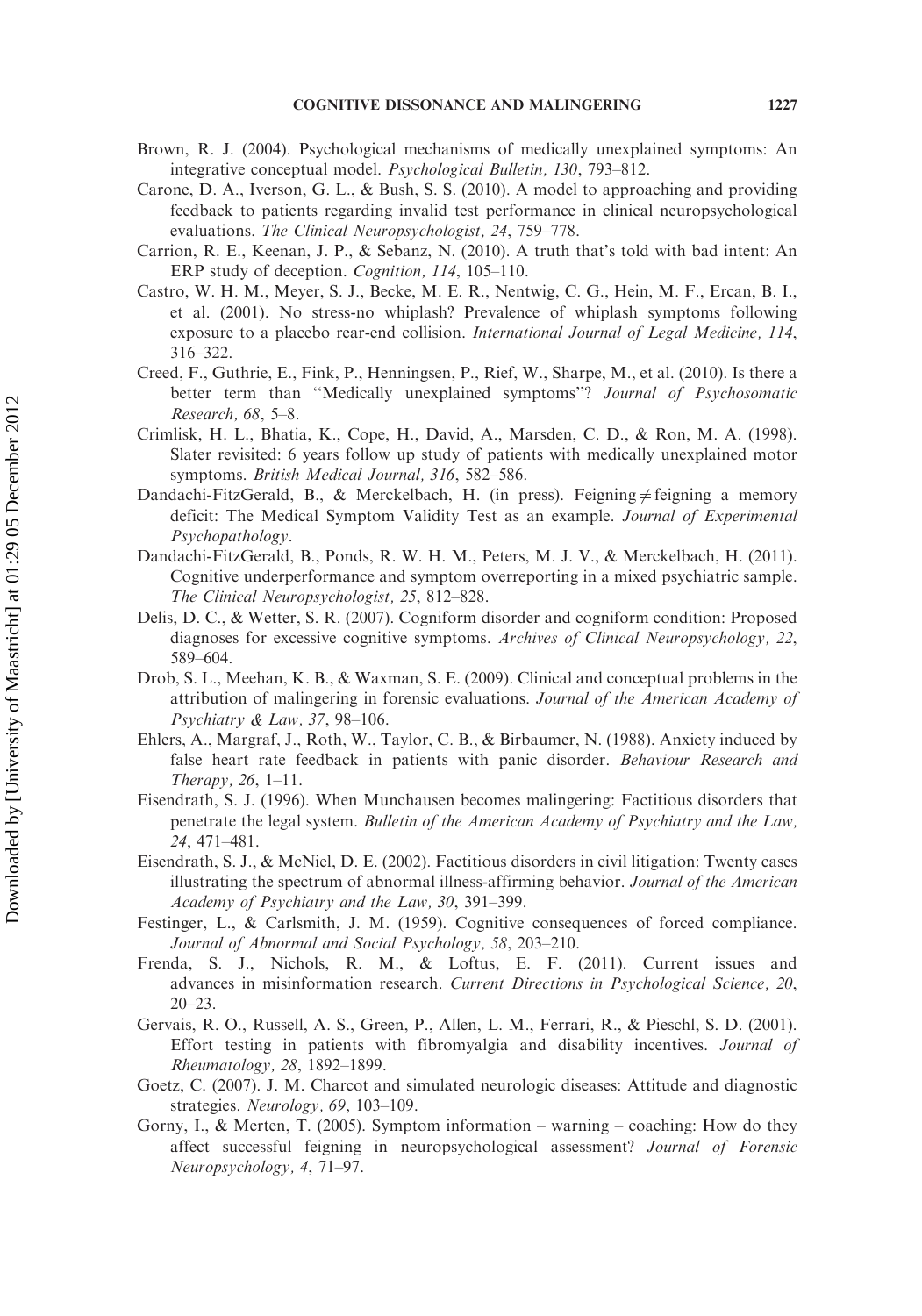- Gunstad, J., & Suhr, J. A. (2004). Cognitive factors in postconcussion syndrome symptom report. Archives of Clinical Neuropsychology, 19, 391–405.
- Gur, R. C., & Sackheim, H. A. (1979). Self-deception: A concept in search of a phenomenon. Personality and Social Psychology, 37, 147–169.
- Hall, R. C. W., & Hall, R. C. W. (2006). Malingering of PTSD: Forensic and diagnostic considerations, characteristics of malingerers, and clinical presentations. General Hospital Psychiatry, 28, 525–535.
- Hatcher, S., & Arroll, B. (2008). Assessment and management of medically unexplained symptoms. British Medical Journal, 336, 1124–1128.
- Jonas, J. M., & Pope, H. G. (1985). The dissimulating disorders: A single diagnostic entity? Comprehensive Psychiatry, 26, 58–62.
- Jones, A. B., & Llewellyn, L. J. (1917). Malingering or the simulation of disease. London: Heinemann.
- Jureidini, J., & Taylor, D. C. (2002). Hysteria: Pretending to be sick and its consequences. European Child & Adolescent Psychiatry, 11, 123–128.
- Kemp, S., Coughlan, A. K., Rowbottom, C., Wilkinson, K., Teggart, V., & Baker, G. (2008). The base rate of effort test failure in patients with medically unexplained symptoms. Journal of Psychosomatic Research, 65, 319–325.
- Kopelman, M. D. (2000). Focal retrograde amnesia and the attribution of causality: An exceptionally critical review. Cognitive Neuropsychology, 17, 585–621.
- Krahn, L. E., Bostwick, J. M., & Stonnington, C. M. (2008). Looking toward DSM-V: Should factitious disorders become a subtype of somatoform disorder? Psychosomatics, 49, 277–282.
- Ludwig, A. M. (1981). The disabled society? American Journal of Psychotherapy, 35, 5–15.
- Mazar, N., Amir, O., & Ariely, D. (2008). The dishonesty of honest people: A theory of selfconcept maintenance. Journal of Marketing Research, 45, 633–644.
- McNaughton, N., Tiberius, R., & Hodges, B. (2009). Effects of portraying psychologically and emotionally complex standardized patient roles. Teaching and Learning in Medicine, 11, 135–141.
- Merckelbach, H., & Collaris, J. (2012). Mother Teresa doesn't help here: Lack of moral priming effects on malingered symptom reports and what we can learn from it. Psychologica Belgica, 52, 201–215.
- Merckelbach, H., Jelicic, M., & Pieters, M. (2011a). The residual effect of feigning: How intentional faking may evolve into a less conscious form of symptom reporting. Journal of Clinical and Experimental Neuropsychology, 33, 131–139.
- Merckelbach, H., Jelicic, M., & Pieters, M. (2011b). Misinformation increases symptom reporting: A test–retest experiment. Journal of the Royal Society of Medicine Short Reports, 2, 3–6.
- Merten, T. (2001). Über Simulation, artifizielle und somatoforme Störungen eine konzeptionelle Verwirrung [On malingering, factitious and somatoform disorders: A conceptual confusion]. Zeitschrift für klinische Psychologie, Psychiatrie Psychotherapie, 4, 417–434.
- Merten, T., Thies, E., Schneider, K., & Stevens, A. (2009). Symptom validity testing in claimants with alleged posttraumatic stress disorders. Psychological Injury and Law, 2, 284–293.
- Mittenberg, W., Patton, C., Canyock, E. M., & Condit, D. C. (2002). Base rates of malingering and symptom exaggeration. Journal of Clinical and Experimental Neuropsychology, 24, 1094–1102.
- Page, L. A., & Wessely, S. (2003). Medically unexplained symptoms: Exacerbating factors in the doctor-patient encounter. Journal of the Royal Society of Medicine, 96, 223–268.